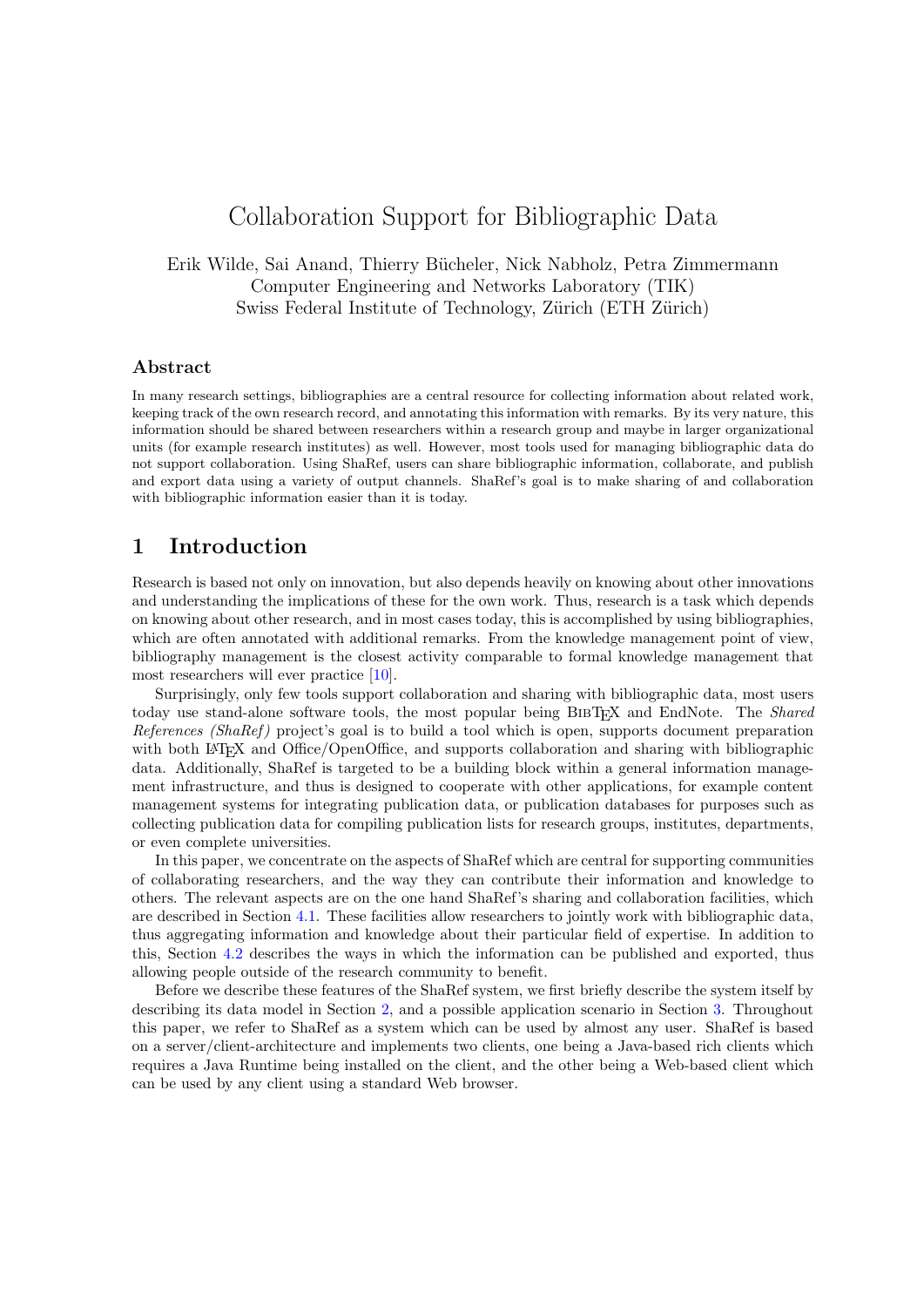<span id="page-1-0"></span>

Figure 1: ShaRef Data Model

# 2 Data Model

ShaRef uses a hypermedia-inspired data model [\[12\]](#page-7-0) shown in Figure 1. While bibliographic data is represented using standard fields comparable to the Dublin Core Metadata Element Set [\[5\]](#page-7-0), ShaRef also supports different kinds of relationships between references, and different ways to describe references.

Shadows and Cross-References are two different ways to reuse existing references. Shadows are a way to create a live link to an existing reference (comparable to Unix Symbolic Links), any changes in the original reference will be reflected in the the shadow. A shadow can have additional annotations, but no other additional fields. Cross-References are a way to reuse parts of a reference, they are inspired by BIBTEX's crossref field, which is an easy way to reuse parts of a reference, for example a volume of proceedings or a book with articles by different authors. The volume then is described by a reference, and the cross-references are using the volume's reference and only add the additional information, for example the chapter title, number, author, and pages, while the volume information (for example the volume title, publisher, date, and ISBN) is reused.

Associations describe semantic relationships between publications (i.e., the resources described by references), for example the fact that one publication is an updated version of the other. There is no built-in set of association semantics in ShaRef, but different user communities can define and reuse association types by using ShaRef concept of shared bibliographies.

Keywords are a way to describe concepts, and keyword definition can be referenced from within references, or from within other keyword definitions. As with associations, there also is no set of predefined keywords in ShaRef, but again these can agreed upon in user communities, and can then be reused by means of bibliography reuse.

A Bibliography is a set of entries (which may be references, shadows, and association or keyword definitions), this concept is resembling a file in BIBT<sub>EX</sub> or a database in EndNote. The concept of a bibliography is important in ShaRef because the bibliography is the unit of access management and control. Bibliographies have owners, writers, and readers, and access rights of users for a bibliography and the entries within it are enforced using the identity of a user and the access control information for this bibliography.

Finally, all bibliographies of a ShaRef installation constitute the so-called Database, and again this concept is important because it defines the limits of what references between ShaRef entries can address. Thus, it is only possible to reuse references and association and keyword definitions within the realm of one ShaRef database, everything outside of the database may be addressed as a Web resource with a URI, but is no longer part of ShaRef's built-in data model.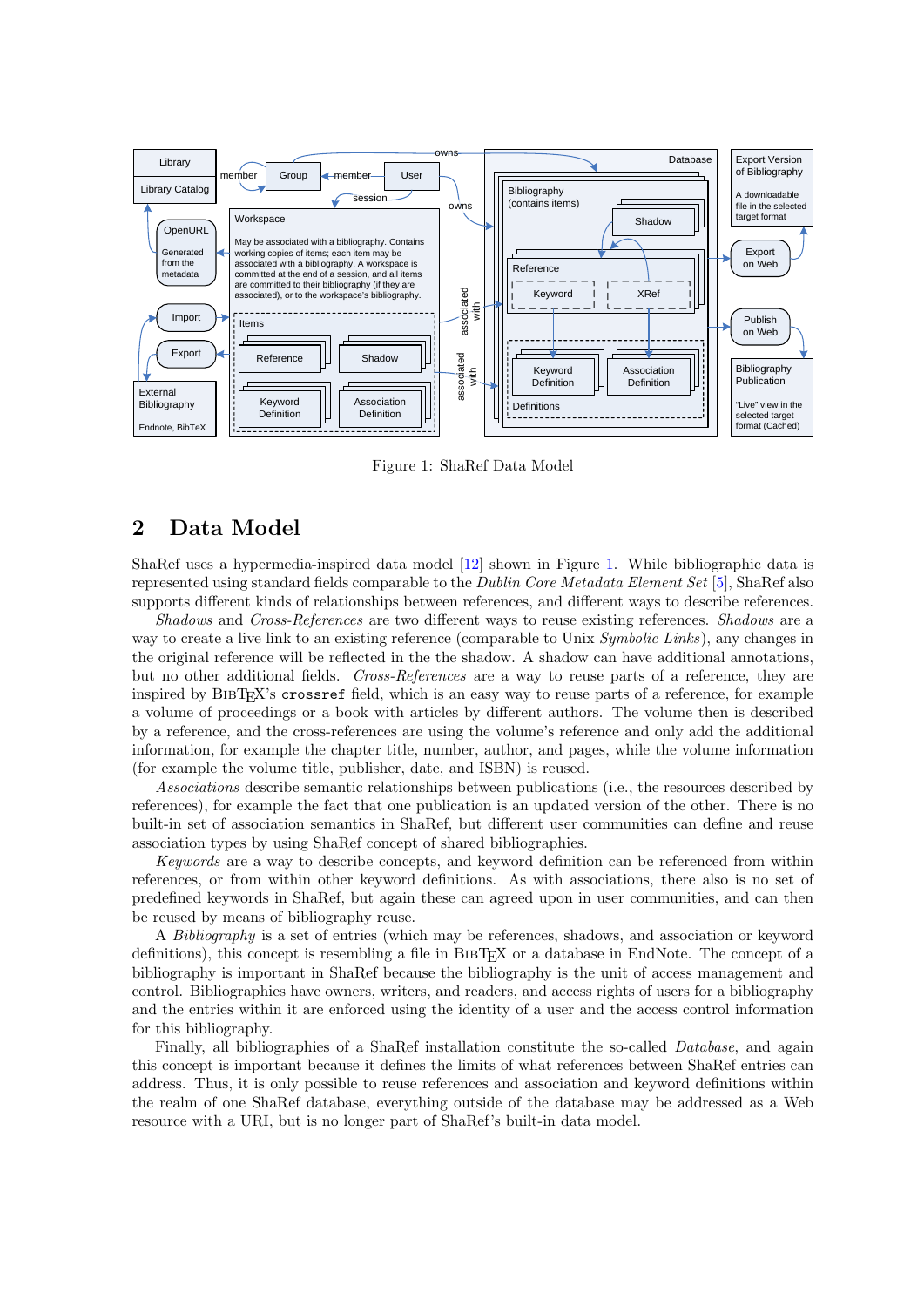<span id="page-2-0"></span>Since ShaRef supports access management and control, it needs a way to identify and authenticate users. ShaRef uses a user and group management concept with a simple model where groups may contain groups, and this way it is easily possible to create any kind of structure which is required to control access to ShaRef data. Users may be identified and authenticated using a built-in mechanism, or by using an external service, such as an existing authentication service where people are already registered.

# 3 Application Scenario

A typical application scenario (and the setting the design use cases were based on) is a research group working on a particular topic. ShaRef in this case serves as the central repository for collecting publication data about this topic (both related work and the own publications). This publication data can be either traditional bibliographic data (books, journal articles, conference papers, and similar forms of publication), but it may also be data about Web resources, which in most cases simply have a URI and a title. In this case, ShaRef also serves as a "centralized bookmark" repository, and the advantage in comparison to other bookmark management software is that all ShaRef concepts such as associations and keywords can also be applied to describing bookmarks, and that the bookmarks can be related to traditional bibliographic data (for example, they can be associated with a book).

As a starting point, researchers can import their existing bibliographies into ShaRef, using its import filters. They can freely decide to either put everything in a common project bibliography, or to keep personal bibliographies and make these available for reading and/or writing to other project members. Additionally, freely available publication data may be imported into the system, for a computer networking research group for example the Internet RFC database, which is available as an XML document at <http://www.rfc-editor.org/rfc.html>. Using ShaRef's open XML data model, it is easy to write an import filter transforming this information into ShaRef data.<sup>1</sup> After this transformation, this publication data can be imported into the system as well, and it is available to be used in bibliographies or associations from other references.

After this initial setup phase, ShaRef serves as the central repository for publication information, and if users wish so, they can always keep "their bibliography" as a separate bibliography, but they can still make it available to others (an initial study [\[11\]](#page-7-0) conducted before the start of the project showed that the majority of respondents found it essential to be able to control "their personal information", even though they would find it useful to share it with others). Depending on the setup, the publication data may thus be an anonymous set of references in a central bibliography, or it may be a personalized collection of bibliographies where entries maybe associated across bibliographies, but there always is a well-defined owner for each entry because all bibliographies are owned by individual users.

Regardless of how the system is being used, the information and knowledge inside the ShaRef system can be used for working directly with the system (browsing reference data, updating it, or inserting new entries), but it should also be made available to others, such as in the following examples:

- Reading Lists: For new project members, people interested in the research group's field, or scholarly activities, it may be useful to be able to create targeted reading lists. By creating a separate bibliography and populating it with shadows of all entries that should be part of the list, it is possible to create a list which is not a snapshot, but a live view of the research group's bibliography as it evolves. New shadows can be added to the reading list whenever new references are found to be a useful addition to the list.
- Document Preparation: When creating documents, project group members may use different document preparation systems, and they will thus require different bibliography formats. These formats can be exported and then used for document preparation. ShaRef also allows to publish these bibliography formats, which means that it is possible to download the most recent version of a set of references at any time.

<sup>&</sup>lt;sup>1</sup><http://dret.net/rfc-index/> shows (as a ShaRef HTML export) how such a transformation of an existing publication database into the ShaRef system can create an highly interlinked information repository.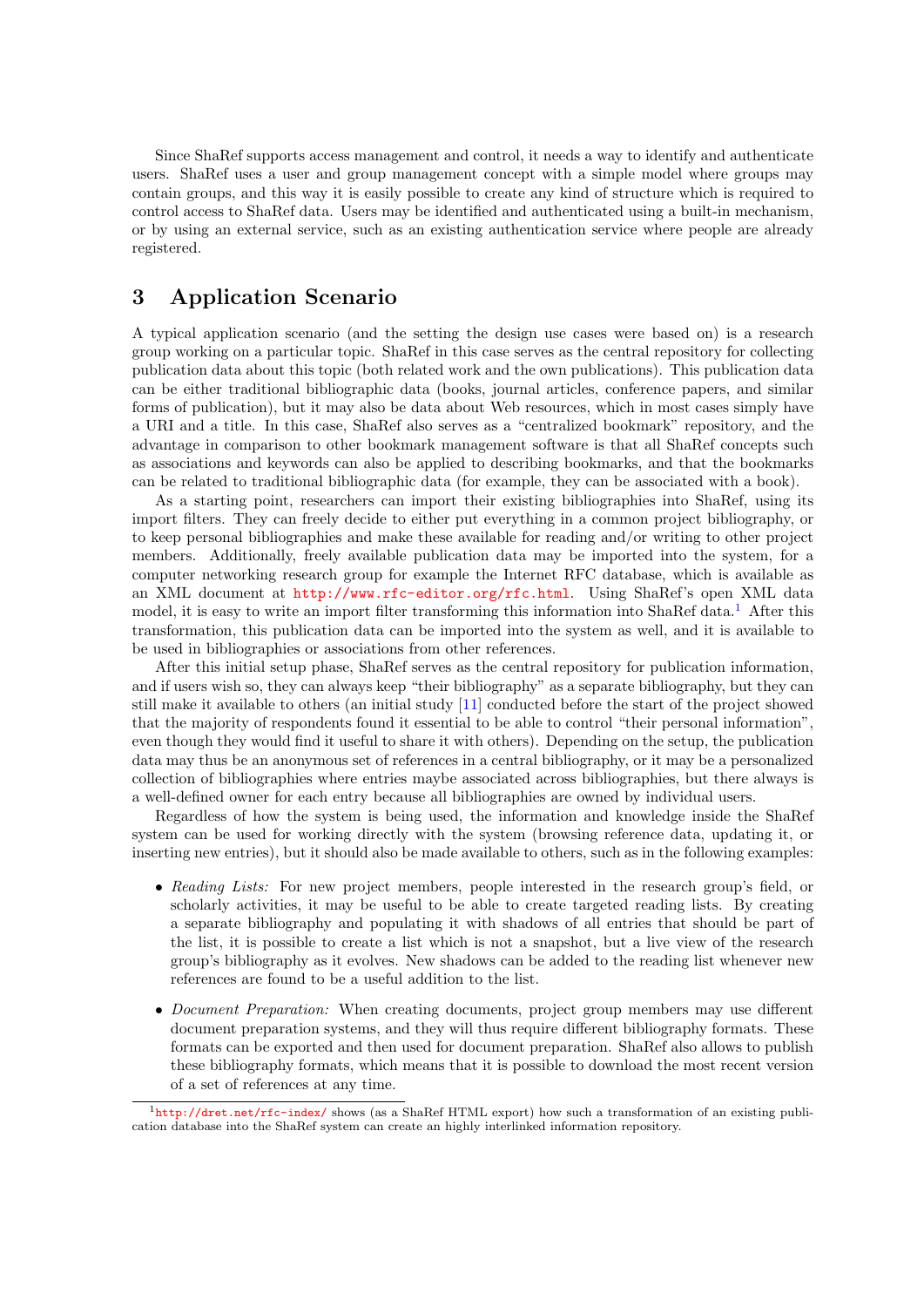

Figure 2: ShaRef Use Cases

• Publication Lists: For milestone reports or the final report, it may be necessary to create publication lists. These lists may be necessary at different levels, for example for compiling the project publication list, the research institute's publication list, and finally the university's publication list. Through a messaging mechanism it is possible to send and receive bibliographic data, and if this data contains shadows, the recipient may keep it this way (in which case it may change when the original is changed), or may instantiate the shadows, thus creating a persistent snapshot of the publication list data.

The reference information is stored in a central database and can be retrieved and used using one of the available clients (Java or Web-based are the current implementations), but it can also be made available through configuring publishing channels, which publish the information through a URI. This makes it possible for any user with a Web browser to access this information, and it can also be reused by applications retrieving the information through a simple HTTP GET (this design is often referred to as an HTTP Web Service).

The latter possibility (the HTTP Web Service) can be used to re-use ShaRef data inside other systems, such as Web site which should contain publication lists. Rather than exporting the data and copying it into the Web site (which creates redundancy and thus update problems), it is possible to dynamically include the data from within ShaRef through the HTTP Web Service, which can then be rendered as an integral part of the Web site.

### 4 Supporting Communities

The general design goal of the ShaRef system has been to support communities of collaborating researchers in their activity of gathering, reviewing, and modifying information about scholarly resources. Since a new tool cannot be expected to be used by everybody, the design has been made as open as possible, allowing to include other users in the community as well.

This general design guideline is shown in Figure 2, which shows the two different ShaRef clients on the left side (a Java-based and a Web-based client), and the two most important other scenarios where the publication data can be used, which are Web browsers, and any applications processing publication data.

While the design has been centered around the idea of being non-exclusive, there are a number of activities which can only carried out while staying inside of the system (i.e., on the left side of the figure), and these are described in Section [4.1.](#page-4-0) Other activities, however, are possible without using the system itself (i.e., on the right side of the figure) but by only using data which has been produced by the system, and these activities are described in Section [4.2.](#page-5-0)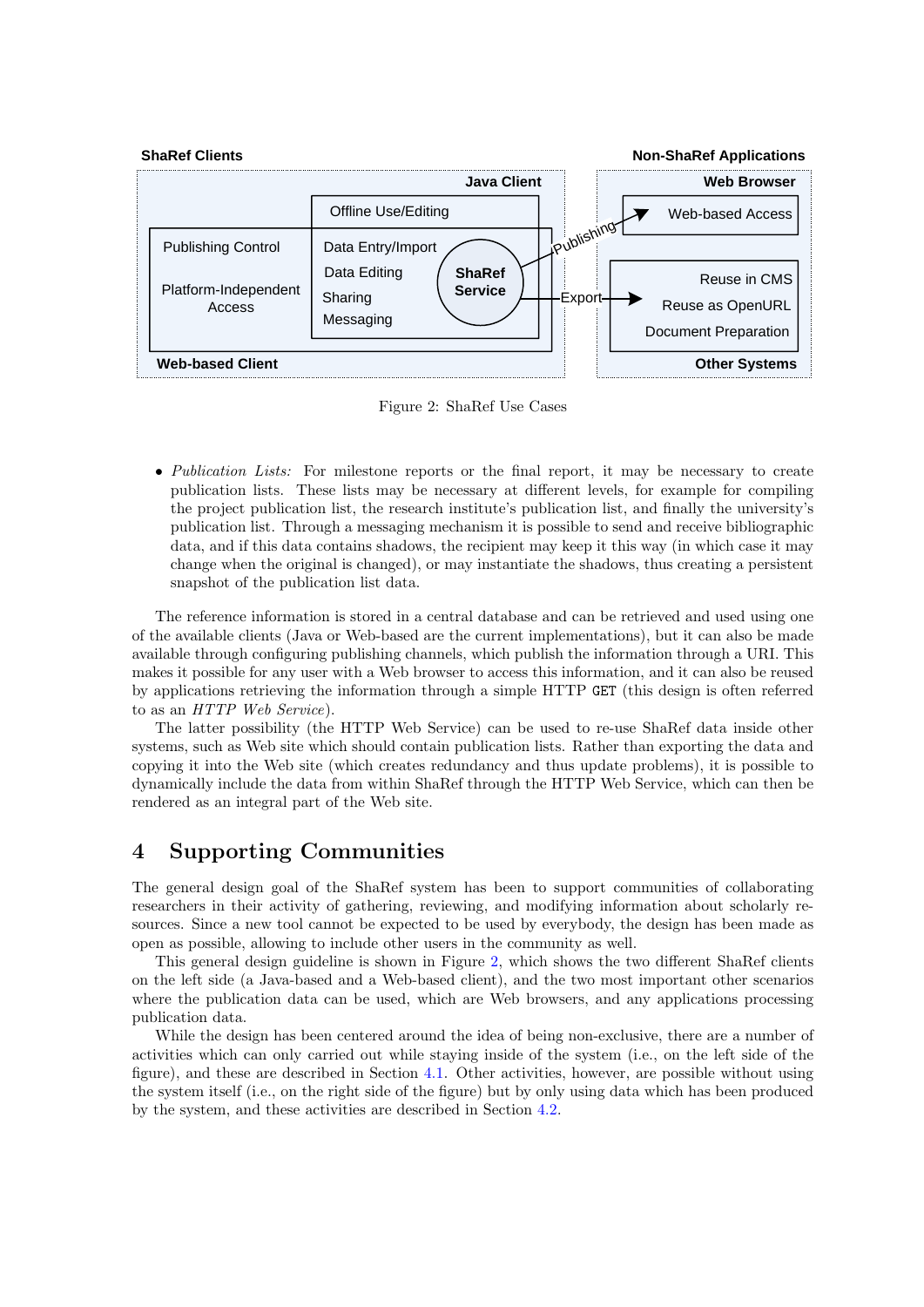#### <span id="page-4-0"></span>4.1 Sharing and Collaboration

Because the system should support well-defined user groups, it has not been designed to be an anonymous system. In order to assign access rights to data and to control the authorization of users to access data, it is necessary to introduce the concepts of access control and authentication as described by Tolone et al. [\[8\]](#page-7-0). To better support larger communities and groups of users, a user and group management and access control system has been designed and integrated into the system [\[6\]](#page-7-0). Using this component, it is possible to manage users, create groups of users, and assign access rights to bibliographies.

The unit of access control in ShaRef is the bibliography, it is not possible to use access control on a finer level (i.e., on bibliography entries). This makes the system easier to understand and easier to manage, but in some cases it may force users to split bibliographies for access control reasons only. The design decision was to accept these cases with the goal to create an easier-to-use system.

Since in many research setting users are already registered through some registration service, the authentication task can either be processed within the system, or by an external service. In this case, a user logging in to the system supplies the user name and the password, which are then forwarded to the external service. If the external service authenticates the user, this external authentication is accepted by ShaRef and no internal authentication in performed.

After a user has logged in, the identity is known throughout the session and can be used for access control. A user can be a member of one or more groups. Users and/or groups can be members of groups (cyclic structures are prohibited). The idea is that hierarchical structures of organizations can thus be easily reflected in the organization of the users and groups. Determining whether a user is authorized for some action is thus equivalent to testing whether this user is directly or indirectly (through group membership) authorized for this action.

Sharing of data is accomplished by assigning access rights to a bibliography which then can be accessed (in read or write modes) by the users and/or groups which have been granted access. Thus, it is easily possible to create personal bibliographies (no read access for anybody) or fully public bibliographies (read or even write access for everybody). anything is between can be accomplished by using the user and group management features, and this usually involves some kind of coordinated setup of the group structure so that the required access structure can be implemented. By combining the user and group management facilities with the data model aspects of bibliographies and shadows, it is possible to setup many different scenarios.

Collaboration either takes place indirectly and asynchronously by working with the same bibliographies, and in this case the collaboration's goal is to evolve and improve the bibliography data. There also is a messaging feature which allows a more direct form of collaboration, allowing users to send messages to other users or groups. These messages may either be text messages, or they may contain bibliographic data, which can then be reused by the recipient in every way supported by the system, for example by exporting it.

To better achieve the design goal of being non-exclusive, there are two clients available, they are shown in Figure [3.](#page-5-0) The Java client supports all features that a rich client can support and which are impossible to implement in a Web-based client. However, the Java client must be installed on a system before it can be used, and it has some installation requirements (JRE 1.5) which may not be met by all systems. Therefore, a Web-based client [\[2\]](#page-7-0) is available which supports most of the functionality of the Java-based client.

Naturally, the Web-based client does not support some of the functionality which cannot be implemented in a standards-compliant Web-based client, such as complex menu structures and multiwindow interfaces. The most important restriction of the Web-based client, however, is the fact that it depends on the server to be available. This is quite natural for a Web-based client, but limits the client to online scenarios.

The Java client, on the other hand, supports a so-called "offline mode", where it download the contents of one or more bibliographies to a local database, and then makes these available offline. When going back online, the contents of the offline database are synchronized with the online data. This way, users can still use their bibliographic data inside of the system, even when being offline.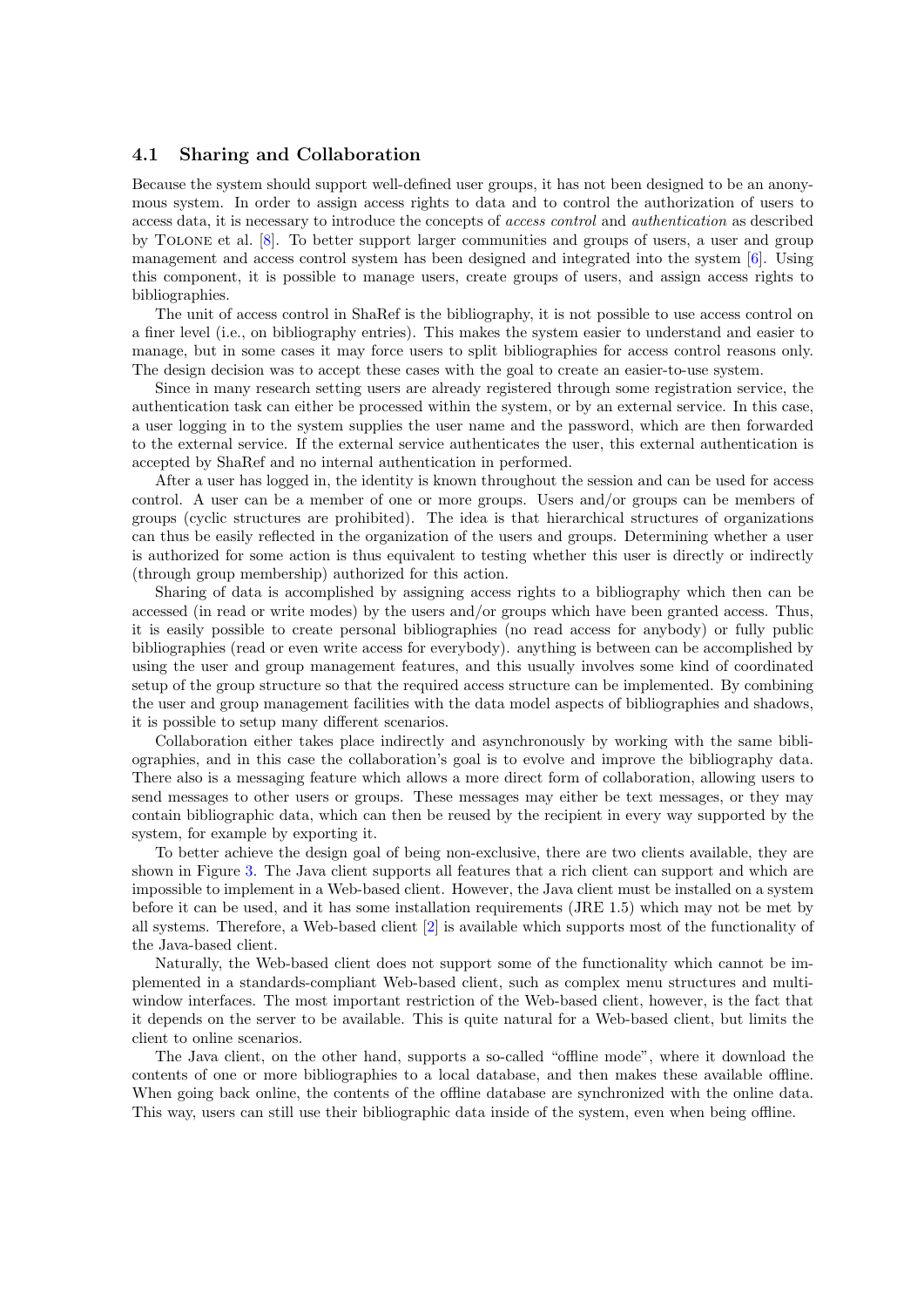<span id="page-5-0"></span>

Figure 3: ShaRef Java and Web-based Clients and Bibliography Access

#### 4.2 Publishing and Exporting

The Web-based client makes it easy for users to use the system, but still requires users to log on and authenticate themselves, and then it provides the interface for managing bibliographic data. For some users, this may already be more than they want, or it may simply be too complicated to log on to the system in order to simply browse through some bibliographic data.

Through the publishing mechanism, data can be made available through a publishing channel, which is a dedicated URI where the publishing data can be retrieved. This publishing data can be retrieved at any time and is a live view of the bibliographic data inside the system. The publishing mechanism can be described as a sequence of three steps:

- 1. What? As a first step, it must be decided which data to publish. This is like a find function, it allows users to define the data source in terms of a bibliography and an optional filter.
- 2. How? After selecting what to publish, it must be decided how to publish it. This involves selecting the publishing format (XML, HTML, BIBTEX, EndNote), and the options for this format.
- 3. Where? As the final step, the selected publishing format must be made available at a known URI. It is possible to either specify a URI (or rather a part of it, because the prefix is determined by the server name of the installation), or to let the system specify a URI.

Publishing of contents is a convenient way to let collaboration partners share bibliography data in the format of their choice. The only restriction is that this data is read-only data, because it is published through the system in the required target format, but any modifications of the data have to made within the system (by using one of the two clients).

Another possibility for linking the bibliography data inside the system with the outside world are *OpenURL* [\[1\]](#page-7-0) URIs. These URIs allow users to follow links into their preferred library catalog. They have to configure the prefix of their library's OpenURL server, and then can follow links from their ShaRef bibliography into this library catalog, for example inquiring whether a particular publication is available. On the implementation side, this can be achieved by encoding the publication metadata in the OpenURL format, which is then received and analyzed by the library server. From that point on, users are inside the library catalog system as if they had manually entered the publication metadata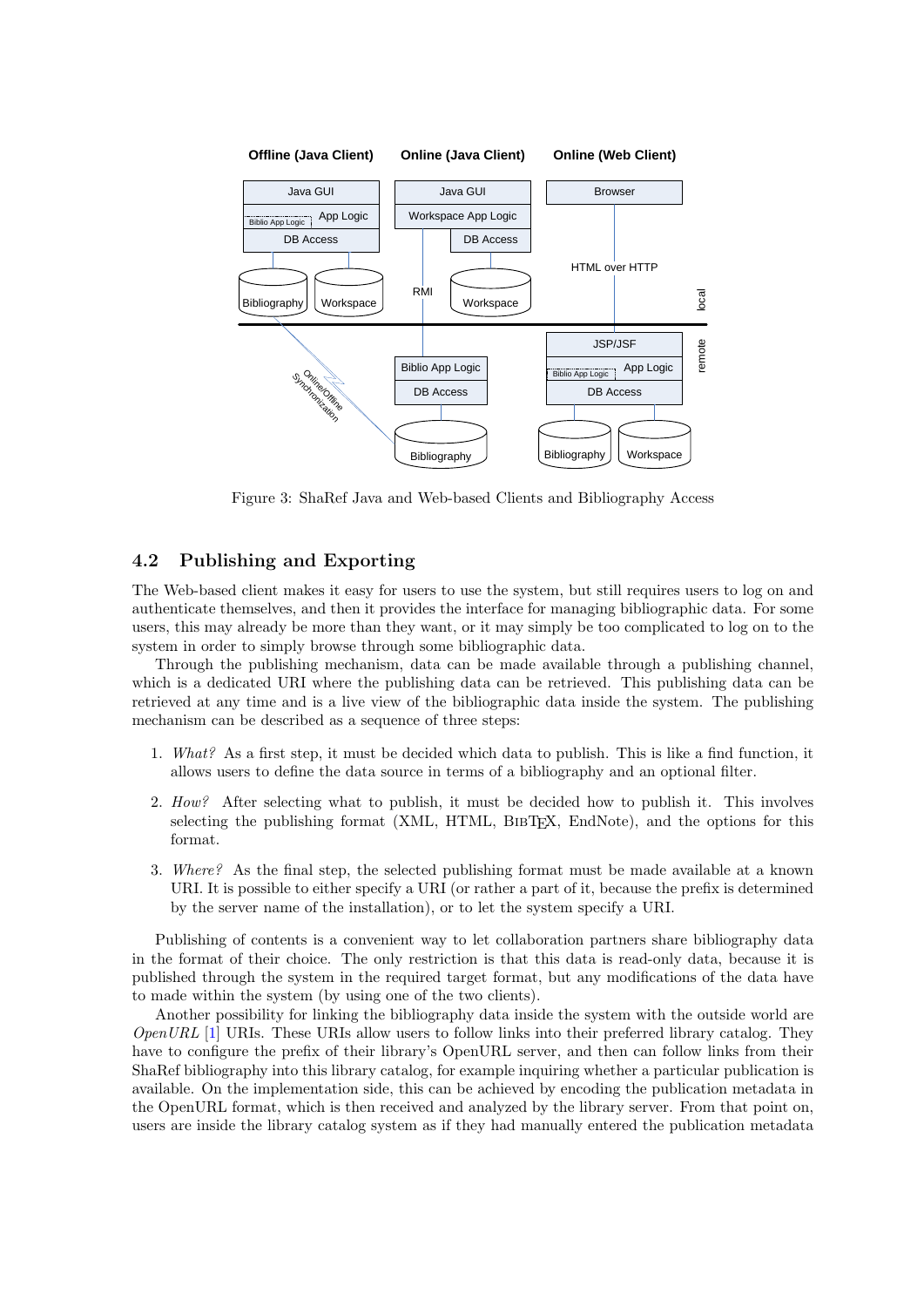to search in the library catalog. This makes it easier for users to use their personal data to find data in other systems, and in the same spirit we generate links to Google, which make it easy to search the Web for resources related to a publication's metadata.

While some target formats are given (such as OpenURL, HTML, BIBTEX, and EndNote), others are more proprietary and impossible to implement in advance. One such example is the XML format for the Content Management System (CMS) Silva. In order to publish data that can be incorporated into Silva, it must be transformed into the right XML. This XML must on the one hand conform to Silva's XML schema, but it must also conform to the guidelines of a specific CMS installation, which in most cases are defined by Web designers. While this requires some programming on the system side, it can be easily done by using  $XSLT$  2.0, which is used as the transformation language inside the system.

Generally, the whole system is XML-based and has been designed for easy migration from and to ShaRef. This way, transformations for import or export/publishing filters can be implemented with a minimum of effort, and it is thus easy to integrate new sources or targets into the system.

### 5 Discussion

In the following sections, we discuss related work, the contributions which make ShaRef an interesting candidate for cooperation in communities of collaborating researchers, and future work that we have in mind for future developments of the system.

#### 5.1 Related Work

The ShaRef system as it has been presented in this paper is unique in its combination of features for bibliography management, sharing, and import and export/publishing.

Since the most popular tools for bibliography management are single-user tools, a number of Web-based platforms such as  $CiteULike$  or free software such as  $JabRef$  or  $BibShare$  [\[3\]](#page-7-0) have been developed. These solutions lack the authentication and access control features of ShaRef, which are essential in research settings where collaboration should be supported, but must be controlled.

Targeting the same or similar ideas as ShaRef, a number of commercial products such as RefWorks or Net Snippets are available. These solutions lack the open and non-exclusive approach of ShaRef, which is based on an open and XML-based data model and has been designed to work in an open environment.

Apart from Web-based and free or commercial products, there are also a number of research projects which are targeting similar ideas. The ClaiMaker [\[9\]](#page-7-0) system is more advanced in the area of how to associate publications (it has a built-in ontology which allows reasoning with these associations), but lacks the general usability issues such as easy integration into a heterogeneous environment of existing bibliographies. The Bibster [\[4\]](#page-7-0) project focuses on formalizing semantics and a peer-to-peer architecture, but also lacks the features which would make it usable in a heterogeneous environment. The Hunter Gatherer [\[7\]](#page-7-0) approach is not targeted at publication data but at excerpts of Web pages, but it focuses on the question of how people work when interaction is introduced in the information gathering process.

#### 5.2 Contributions

The main contribution of ShaRef is the combination of features which make it a useful addition to a general infrastructure of knowledge tools within organizations. The user and group management concept can be used to reflect organizational as well as task-oriented groups, and thus enables users to quickly form communities that they find useful for information sharing. Deploying ShaRef inside an organization in most cases requires some form of configuration and customization, and the open XML-based design is ideally suited to accomplish this by allowing new transformations of import and/or export/publishing formats to be supported by the system.